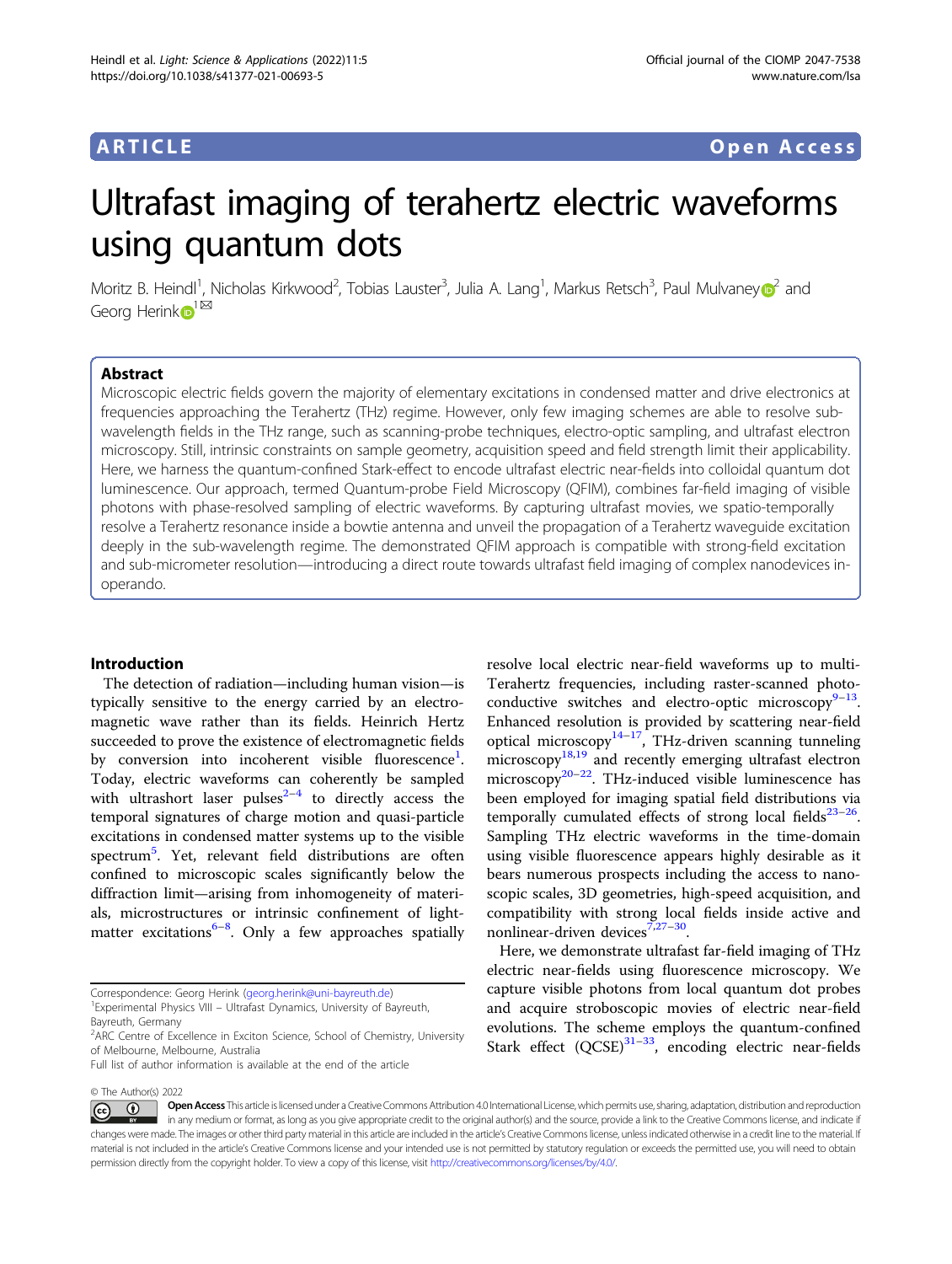

into far-field luminescence modulations via variations of photo-absorption, illustrated in Fig. 1. THz-induced quasi-instantaneous interactions were previously reported for diverse 0D-quantum systems $26,34,35$  $26,34,35$  $26,34,35$  $26,34,35$  $26,34,35$ . Harnessing this mechanism, we perform spatially resolved timedomain spectroscopy, and demonstrate the imaging capabilities by resolving the ultrafast electric waveforms of (a) the localized THz resonance of a bowtie antenna and (b) the propagating THz gap excitation inside a micro-slit waveguide. Akin to plasmonics in the visible and nearinfrared spectrum, these highly localized excitations arise from collective oscillations of the electron plasma constrained by sub-wavelength geometries.

#### Results

Our experiments are based on two-color excitation using single-cycle Terahertz pulses to drive phase-stable near-fields and visible fs-pulses to excite the quantum dot probes, see Fig. 1a. The incident THz pulses at electric field strengths up to 400 kV/cm are enhanced in lithographically patterned gold structures. Colloidal CdSe-CdS core-shell nanocrystals, similarly used in voltage sensing applications<sup>[36,37](#page-5-0)</sup>, are deposited as a homogeneous layer of quantum-probes via drop-casting. Luminescence is excited via wide-field illumination in the image plane of a fluorescence microscope with  $\sim$ 150 fs pulses at wavelengths around 500 nm. We acquire differential images of the emission yield with a CCD camera in the presence and absence of THz excitation. The difference signal, which we refer to as the QFIM signal  $S_{\text{OFIM}}$  in the following, represents the crucial observable for instant local fields.

First, we follow the ultrafast near-field evolution inside a THz antenna structure, shown in Fig. [2](#page-2-0)a, with sub-cycle temporal resolution by acquiring a sequence of snapshot images at increasing delays between THz and visible pulses. Figure [2](#page-2-0)b shows nine exemplary frames out of a series with temporal separation of  $\Delta \tau = 30$  fs (full movie in Media 1). We observe a strong enhancement in the antenna gap and close to the terminal bars (THz polarization  $\sim 0^\circ$  to the antenna axis). The signal is maximized at the edge of each antenna leg and decays symmetrically towards the center of the bowtie as apparent in the snapshot at  $\Delta \tau = 0$  fs in Fig. [2](#page-2-0)c, demonstrating a spatial resolution of  $\sim$ 2 µm (see Supplementary Information). This pattern visually matches finite-element simulations of the THz electric near-field, shown in Fig. [2](#page-2-0)d, and strongly depends on the incident polarization (data for THz polarization  $\sim 90^\circ$  to the antenna axis in Supplementary Information). Based on the simulated field enhancement and the incident peak field of  $~400$  kV/cm, we estimate a maximum near-field strength of  $\sim$  10 MV/cm.

Analyzing the QFIM signal inside the gap, we demonstrate the extraction of local electric waveforms and characterize the temporal response of the bowtie antenna. As a prerequisite, we study the relation between the maximum field strength  $F$  and the peak signal of  $S_{\text{OFIM}}$ . Measurements with varying incident field strengths yield the dependence  $S_{\text{QFIM}} \propto F^{1.9}$  for the quantum dots used in the experiment as evident in the double-logarithmic the experiment, as evident in the double-logarithmic representation in Fig. [3](#page-2-0)b. Thus, the peak signal scales nonlinearly with the maximum incoming field $34$ . Employing the rectifying relation and the incident far-field waveform—obtained from calibrated conventional electro-optic sampling (EOS)—, we simulate the local near-field and the resulting QFIM signal using a finiteelement time-domain simulation of the structure and find close agreement with the experimental QFIM trace, see Fig. [3](#page-2-0)a. The comparison of the incident THz waveform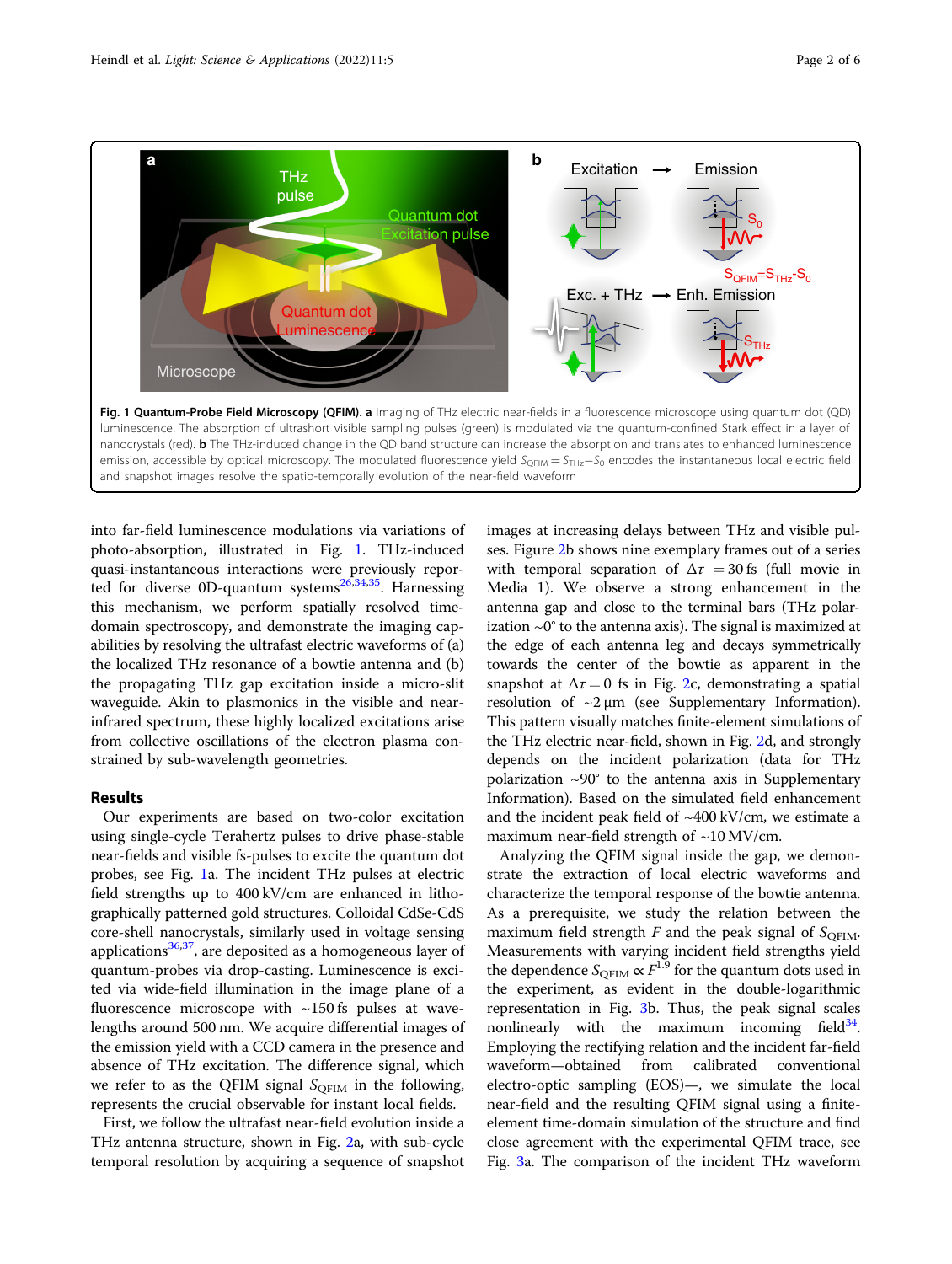<span id="page-2-0"></span>

snapshot at the peak local field at  $\Delta \tau = 0$  fs. **d** The simulated spatial near-field distribution at resonance in the gap region closely resembles the QFIM signal in (c). e A snapshot acquired in transient transmission contrast ( $\Delta \tau = 0$  fs) corroborates the field-driven absorption modulation as the origin of the QFIM signal



and the simulated near-field evolution is shown in Fig. 3c with corresponding spectra in Fig. 3d. Alternatively, a reconstruction of the near-field in a resonator can be obtained by adapting a single resonance model to the QFIM data, as shown in the Supplementary Information. Depending on the signal quality, direct extraction of near-field waveforms appears feasible via recovery of the polarity and reversal of the nonlinear QFIM signal.

The underlying mechanism enabling the QFIM scheme relies on THz-driven modulations of the electronic band structure in low-dimensional quantum systems $31,32$ , i.e., the QCSE in semiconductor nanocrystals $33$ . The altered electron and hole wavefunctions induce a quasiinstantaneous change of the optical transition dipole moment. As a result, the photoabsorption may be reduced or enhanced depending on the visible excitation frequency and the accessed electronic states, as previously resolved via transient absorption spectroscopy<sup>[35](#page-5-0)</sup>. We spatially map these changes via luminescence emission microscopy. Specifically, we note that irrespective of much longer luminescence lifetimes  $(\sim 10 \text{ ns})$ , the temporal sampling resolution is exclusively governed by the ultrafast absorption process. This quasi-instantaneous absorption can alternatively be accessed via transient absorption imaging of the antenna, as shown, e.g., for  $\Delta \tau = 0$  fs in Fig. 2e, yielding a pattern complementary to the QFIM signal.

Now, we demonstrate the field-resolved tracking of propagating ultrafast THz excitations using the QFIM scheme. Specifically, we spatio-temporally resolve a THz wavepacket traveling along the subwavelength slit of a gold waveguide, as depicted in Fig. [4](#page-3-0)a. We map the temporal evolution of the QFIM signal along the gap in a 2D representation  $(x, \Delta \tau)$  in Fig. [4b](#page-3-0), resolving two distinct features: First, the horizontal lines arise from the direct field enhancement inside the gap extending over the THz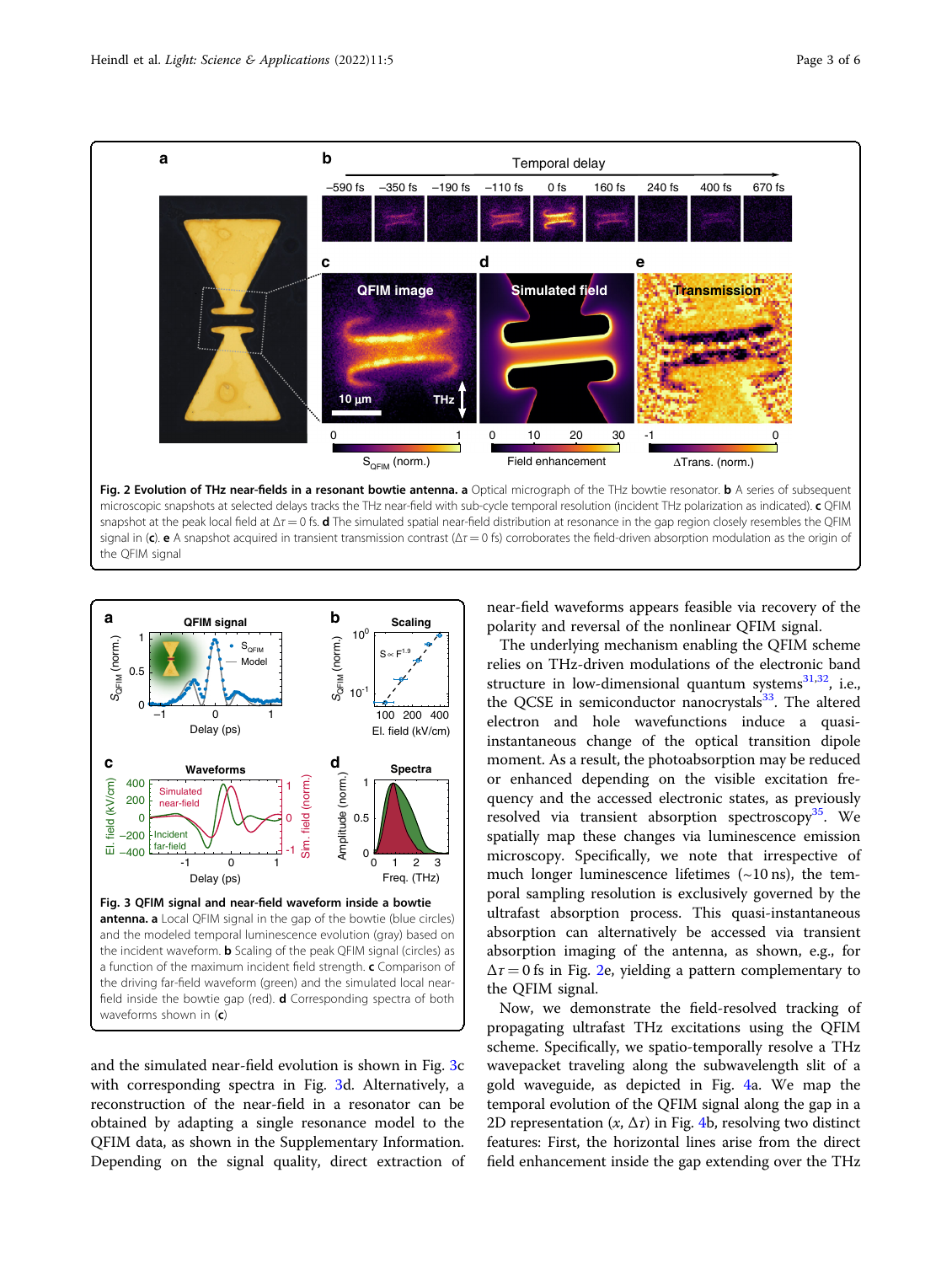<span id="page-3-0"></span>

focus. Subsequently, the tilted feature reveals the propagation of a THz gap excitation with a velocity  $c_{\text{prop}}$  below  $c_0$  emerging from the left edge of the structure. Such propagating plasmonic excitations are confined inside a subwavelength slit and provide the basis for ultrafast circuits—enabling the routing, nanofocusing, and enhancement of infrared radiation<sup>[12,38](#page-5-0)-[42](#page-5-0)</sup>. We corroborate our finding with a time-domain electromagnetic simulation of the ultrafast interaction (see "Materials and methods"), yielding the launching of a THz wavepacket from the edge with a propagation velocity  $c_{\text{prop}}$  (white solid line in Fig. 4b) in agreement with the experimental QFIM dataset. This gap excitation manifests as a spatially oscillating electric field distribution along the slit—in contrast to the unidirectional field of the direct enhancement, illustrated by the simulated fields at two exemplary temporal delays ( $\Delta \tau_1 = 0$  ps,  $\Delta \tau_2 = 1$  ps) in Fig. 4d. In correspondence to Fig. 4b, c, we present the simulated electric near-fields as a spatio-temporal map in Fig. 4e. The simulation yields a phase velocity of the waveguide excitation between the vacuum and the substrate of  $c_{\text{prop}} \sim c_0/2$ . Moreover, we also reproduce the experimentally observed interference of the direct and the propagating pulses. We attribute the different propagation lengths of experiment and simulation to the idealized homogeneous microstructure assumed in the model $43$ . Furthermore, the simulation yields a second gap excitation at the opposite side of the THz waveguide. We experimentally resolve this feature in a QFIM measurement acquired at the right side of the waveguide in Fig. 4c.

#### **Discussion**

We introduce Quantum-probe Field Microscopy to image ultrafast electric near-field waveforms in the timedomain. Our approach utilizes the encoding of momentary THz-fields onto the visible emission of nanocrystals and far-field fluorescence imaging. The underlying THz fielddriven and quasi-instantaneous QCSE provides a direct link between the luminescence observable and the local electric fields. On this basis, we demonstrate the timeresolved microscopy of near-field waveforms inside a single bowtie antenna—a building block of ultrahighfrequency devices, metamaterials, and strong-field lightmatter interaction experiments<sup>27,28</sup>. Moreover, we observe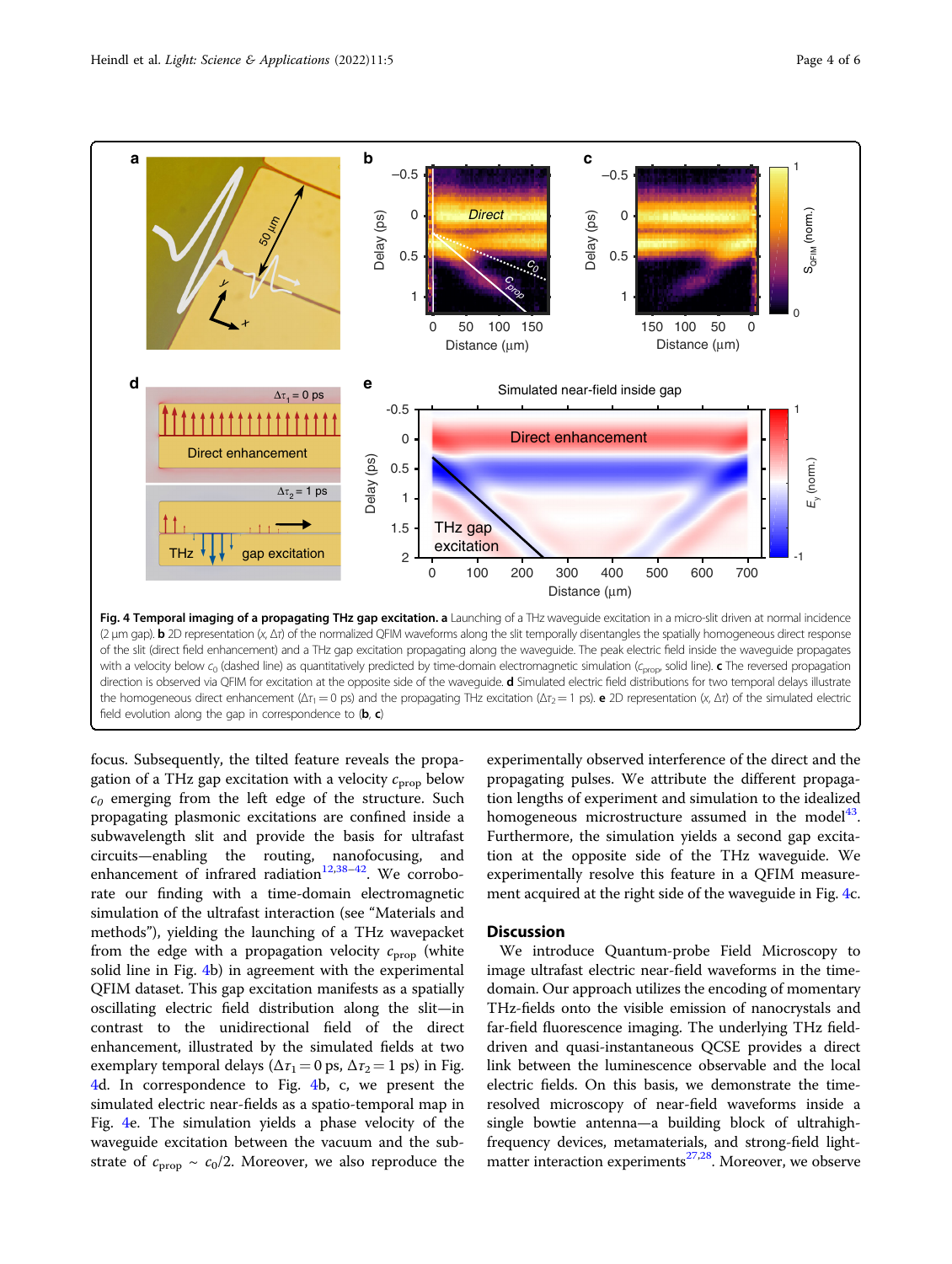<span id="page-4-0"></span>THz propagation inside a gap deeply in the subwavelength regime and, thus, introduce the ultrafast sampling of propagating electric fields inside confined structures in the time domain. These results motivate the application of QFIM for imaging electric waveforms of surface excitations, including THz phonon and plasmon polaritons on bulk surfaces and 2D hetero-structures<sup>[44](#page-5-0),45</sup>. In contrast to near-field scattering microscopy based on nanotips, our scheme is compatible with strong driving fields and we envision unprecedented insights to THz-driven nonlinear dynamics, such as interactions between polaritonic wavepack $ets^{7,29}$ . Finally, we highlight the prospect of QFIM for imaging THz fields at the nanoscale using optical super-resolution microscopy<sup>[46](#page-5-0)</sup>, paving a promising way towards ultrafast nanoscopy of strong electric fields inside nonlinearly driven nanosystems.

#### Materials and methods

#### Ultrafast QFIM microscope

We generate high-field single-cycle THz pulses by the tilted pulse front method<sup>[47](#page-5-0)</sup> in a MgO:LiNbO<sub>3</sub> crystal using pulses from an amplified 10 kHz Yb-laser system (central wavelength 1030 nm, pulse energy 1 mJ), see Fig. S1 in the Supplementary Information. For the quantum dot excitation, we employ laser pulses from an optical parametric amplifier (OPA) at 530 nm or 480 nm wavelength, optimized for QFIM signal strength. The vertically polarized THz beam is focused on the sample with a 90°-off-axis parabolic gold mirror. We obtain a maximum field strength of 400 kV/cm in the sample plane and a peak frequency of ~0.9 THz via calibrated EO sampling using a 100 µm thick <110> GaP crystal. In addition, the THz field strength can be varied by polarization rotation of the pump pulses used for THz generation. The OPA beam provides wide-field excitation in the sample plane. Luminescence is collected by a microscope objective. We acquire luminescence images with a cooled CCD camera. The pump pulses used for THz generation are chopped at a few Hz, and we capture synchronized luminescence images with and without THz pumping. The consecutive image sequences are digitally subtracted to obtain the THz-induced difference signal. Ultrafast temporal resolution in this pumpprobe scheme is obtained via scanning the temporal delay  $\Delta \tau$  between THz pump pulses and visible excitation pulses via a mechanical delay stage.

#### Electromagnetic simulations

We employ a finite element solver (COMSOL Multiphysics) to calculate the electric near-fields of the structures. The model for the bowtie resonator consists of the gold antenna on a soda lime glass substrate<sup>48,49</sup>. For the propagating THz waveguide excitation, we employ a model consisting of two conducting metal bars (periodicity 50  $\mu$ m, length  $700 \mu m$ , gap  $2 \mu m$ ) on a soda lime glass substrate. We excite the structures using a plane wave single-cycle THz pulse (polarization perpendicular to the gap, center frequency 0.9 THz).

Details on the fabrication of gold microstructures, the synthesis of CdSe-CdS quantum dots and the polarization dependence of the bowtie antenna are presented in the Supplementary Information.

#### Acknowledgements

We thank J. Koehler and M. Lippitz for experimental equipment and valuable discussions.

#### Author details

<sup>1</sup> Experimental Physics VIII - Ultrafast Dynamics, University of Bayreuth Bayreuth, Germany. <sup>2</sup>ARC Centre of Excellence in Exciton Science, School of Chemistry, University of Melbourne, Melbourne, Australia. <sup>3</sup>Physical Chemistry I, University of Bayreuth, Bayreuth, Germany

#### Author contributions

M.B.H. and G.H. conceived the experiment. N.K. synthesized and characterized the quantum dots. T.L. fabricated the microstructures. J.A.L. and M.B.H. performed numerical near-field simulations. M.B.H. recorded the QFIM data. M.B.H. and G.H. analyzed the data and drafted the manuscript. All authors contributed to the interpretation of the data and the writing of the final manuscript.

#### Funding

This work was funded by the Deutsche Forschungsgemeinschaft (DFG, German Research Foundation) via project 403711541. T.L. acknowledges funding from the European Research Council (ERC) under the European Union's Horizon 2020 research program (grant agreement no. 714968). N.K. and P.M. thank the ARC for support through grant CE170100026. Open Access funding enabled and organized by Projekt DEAL.

#### Conflict of interest

The authors declare no competing interests.

**Supplementary information** The online version contains supplementary material available at <https://doi.org/10.1038/s41377-021-00693-5>.

#### Received: 23 September 2021 Revised: 26 November 2021 Accepted: 1 December 2021

Published online: 01 January 2022

#### References

- 1. Hertz, H. Ueber electrodynamische Wellen im Luftraume und deren Reflexion. Ann. Phys. 270, 609-623 (1888).
- 2. Wu, Q. & Zhang, X. -C. Free-space electro-optic sampling of terahertz beams. Appl. Phys. Lett. **67**, 3523-3525 (1995).
- 3. Leitenstorfer, A., Hunsche, S., Shah, J., Nuss, M. C. & Knox, W. H. Detectors and sources for ultrabroadband electro-optic sampling: experiment and theory. Appl. Phys. Lett. 74, 1516-1518 (1999).
- 4. Keiber, S. et al. Electro-optic sampling of near-infrared waveforms. Nat. Photonics 10, 159–162 (2016).
- 5. Goulielmakis, E. et al. Direct measurement of light waves. Science 305, 1267–1269 (2004).
- 6. Huber, A. J., Keilmann, F., Wittborn, J., Aizpurua, J. & Hillenbrand, R. Terahertz near-field nanoscopy of mobile carriers in single semiconductor nanodevices. Nano Lett. 8, 3766–3770 (2008).
- 7. Basov, D. N., Fogler, M. M. & Abajo, F. J. Polaritons in van der Waals materials. Science 354, aag1992 (2016).
- 8. Lundeberg, M. B. et al. Tuning quantum nonlocal effects in graphene plasmonics. Science 357, 187-191 (2017).
- 9. Jepsen, P. U., Jacobsen, R. H. & Keiding, S. R. Generation and detection of terahertz pulses from biased semiconductor antennas. JOSA B 13, 2424-2436 (1996).